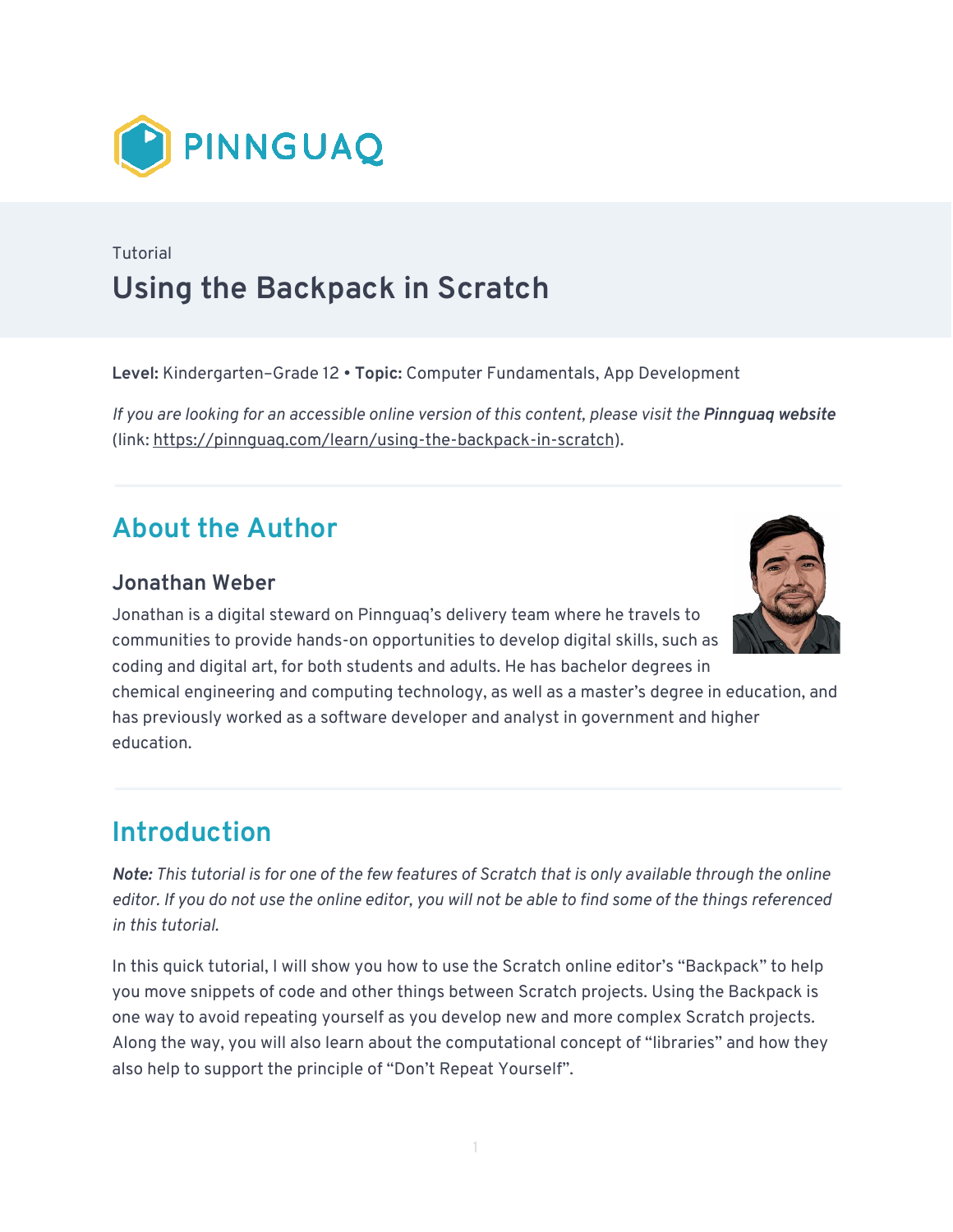The phrase "Don't repeat yourself", often abbreviated as DRY, is an application of the computational thinking concept of abstraction and it means trying to avoid duplication in your code as much as possible. In Scratch, there are a couple of ways this can be done:

- 1. Within a sprite, custom blocks are effectively a shortcut that you can use to reduce the number of times the exact same code pattern appears.
- 2. Within a project/sprite, you can use clones and costumes to avoid having duplicate sprites if you need many sprites doing essentially the same thing.

The challenge for the Scratcher, though, is staying true to the principle of DRY between projects. In addition to the points listed above, this might also mean not having to re-upload the same sprites and costumes multiple times to different projects and all the work associated with renaming them to what you want them to be; or it might mean not having to manually remake blocks in a new project that you already made in a previous one. Scratch offers "remixing" as a solution to address these challenges, but remixing means copying an entire project. What if you only wanted to copy some parts of a project? Or, as you become more advanced, what if you wanted to combine different parts of many projects?

## **Vocabulary**

- **Backpack (Scratch)** A feature of the online Scratch editor that can be used to copy blocks, sprites, and other assets from one Scratch project to others.
- **Don't Repeat Yourself, DRY (programming) -** A principle, related to the computational concept of abstraction, that means trying to avoid writing repetitive or duplicate code.
- **● Library (programming)**  A collection that contains many related pieces of code that do similar or related functions. Libraries can be shared between programs and help to reduce the duplication of code for recurrent or common tasks. Many programming languages, for example, have a library that deals with "Math" related code and common math operations, such as trigonometry, logarithms, exponents.

# **Materials**

- Scratch online (link: <https://scratch.mit.edu/>)
- Using the Scratch Backpack starter project (link: [https://scratch.mit.edu/projects/396789366/\)](https://scratch.mit.edu/projects/396789366/)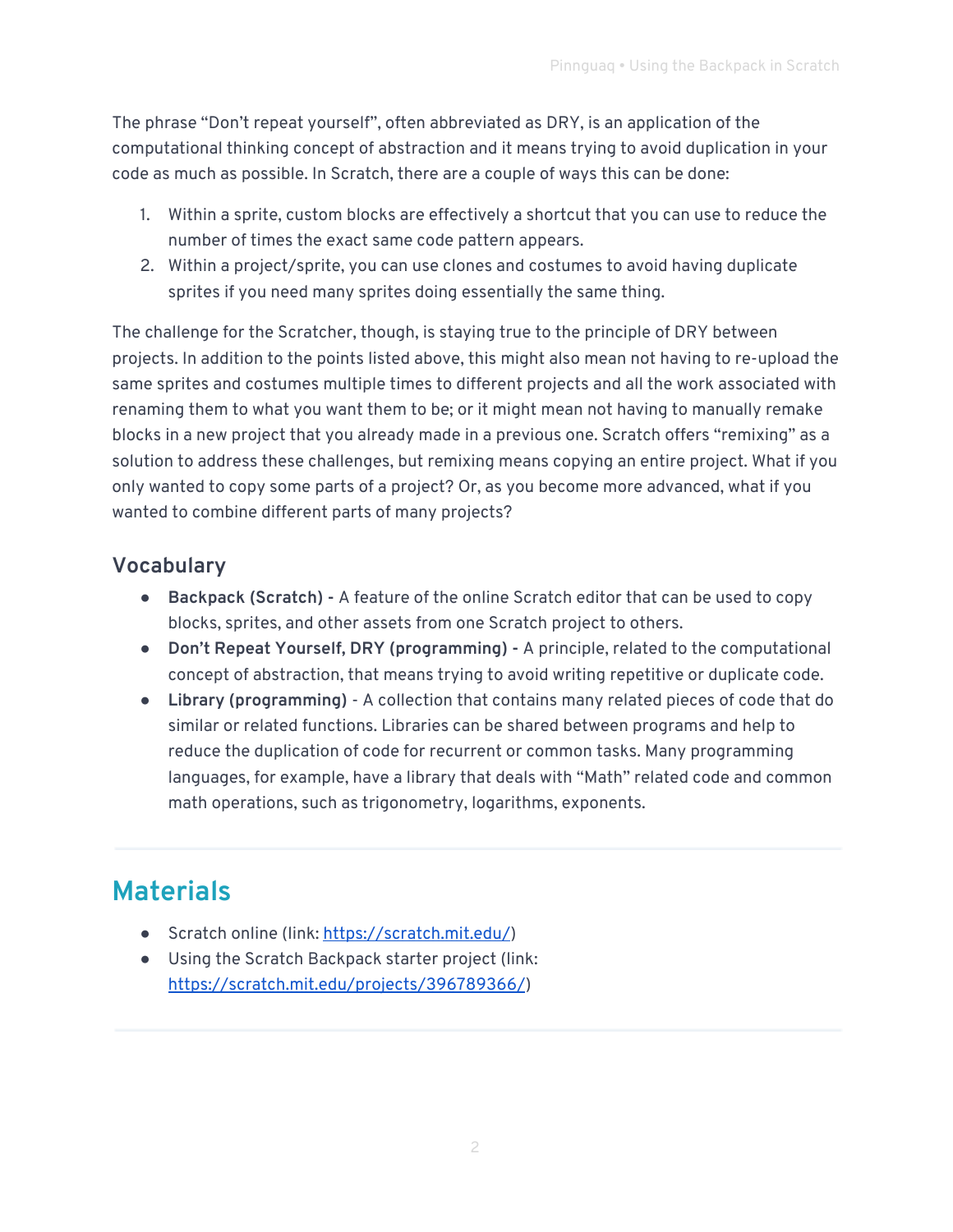# **Computer Activity**

For this tutorial, I will provide a starter project with a sprite that can be used to write both letters and numbers. This is a sprite that has both costumes and code that could potentially be used across many different projects, so I want to put it in my Scratch Backpack to make it available to me for future use.

## **Locating and looking inside the Backpack**

1. The Backpack is located below the sprite's script area. It is collapsed (closed) by default, so look for a bar that says "Backpack" at the bottom of the screen and click on it to open it. If you need help with this, look at the animated screenshot below:

|                     | <b>⊕ +</b> File<br>Edit<br>$\bullet$ Tutorials          |          | Using the Scratch Backpa |  | Share     | 65 See Project Page         | $\bigoplus$                 |              | jernwerber +                |
|---------------------|---------------------------------------------------------|----------|--------------------------|--|-----------|-----------------------------|-----------------------------|--------------|-----------------------------|
| Code                | $\triangle$ Costumes<br><b>Sounds</b>                   |          |                          |  |           |                             |                             | $\Box$       | $55$<br>$\Box$              |
| Motion              | <b>Motion</b>                                           |          |                          |  |           |                             |                             |              |                             |
| e de<br>Looks       | move (10) steps                                         |          |                          |  |           |                             |                             |              |                             |
| e n                 | (15) degrees<br>tum C                                   |          |                          |  |           |                             |                             |              |                             |
| Sound<br>$\bigcirc$ | tum <sup>5</sup><br>15 degrees                          |          |                          |  |           |                             |                             |              |                             |
| Events<br>$\bullet$ |                                                         |          |                          |  |           |                             |                             |              |                             |
| Control             | go to random position $\bullet$                         |          |                          |  |           |                             |                             |              |                             |
| Sensing             | go to $x = 0$ y: $\begin{pmatrix} 0 \\ 0 \end{pmatrix}$ |          |                          |  |           |                             |                             |              | S                           |
| Operators           | secs to random position •<br>glide<br>1                 |          | $\gtrsim$                |  |           |                             |                             |              |                             |
| Variables           | $\circ$<br>secs to $x: 0$<br>$\left(1\right)$<br>glide  |          |                          |  |           | Sprite1<br>Sprite           | $\bf 0$<br>$\mathsf X$<br>y | $\mathbf{0}$ | Stage                       |
| My Blocks           | point in direction (90)                                 |          |                          |  |           | Size<br>$\odot$<br>Ø        | 100<br>Direction            | 90           |                             |
|                     | point towards mouse-pointer •                           |          |                          |  |           | $\mathbf{x}$<br>E<br>S<br>Æ |                             |              | Backdrops<br>$\overline{1}$ |
|                     |                                                         |          |                          |  | $\odot$   | Sprite1<br>score co.        |                             |              |                             |
|                     | change $x$ by $(10)$                                    |          |                          |  | $\ominus$ |                             |                             |              |                             |
| ωt,                 | set x to 0                                              |          |                          |  | $\equiv$  |                             |                             |              |                             |
|                     |                                                         | Backpack |                          |  |           |                             |                             | U            |                             |

- 2. Once the Backpack is loaded, you'll be able to see anything that's already been put in there. If you've never used the Backpack before, your Backpack will be empty.
- 3. Since my Backpack isn't empty, I want to draw attention to the icons in the Backpack. These will be important later when you will be taking things out of the Backpack.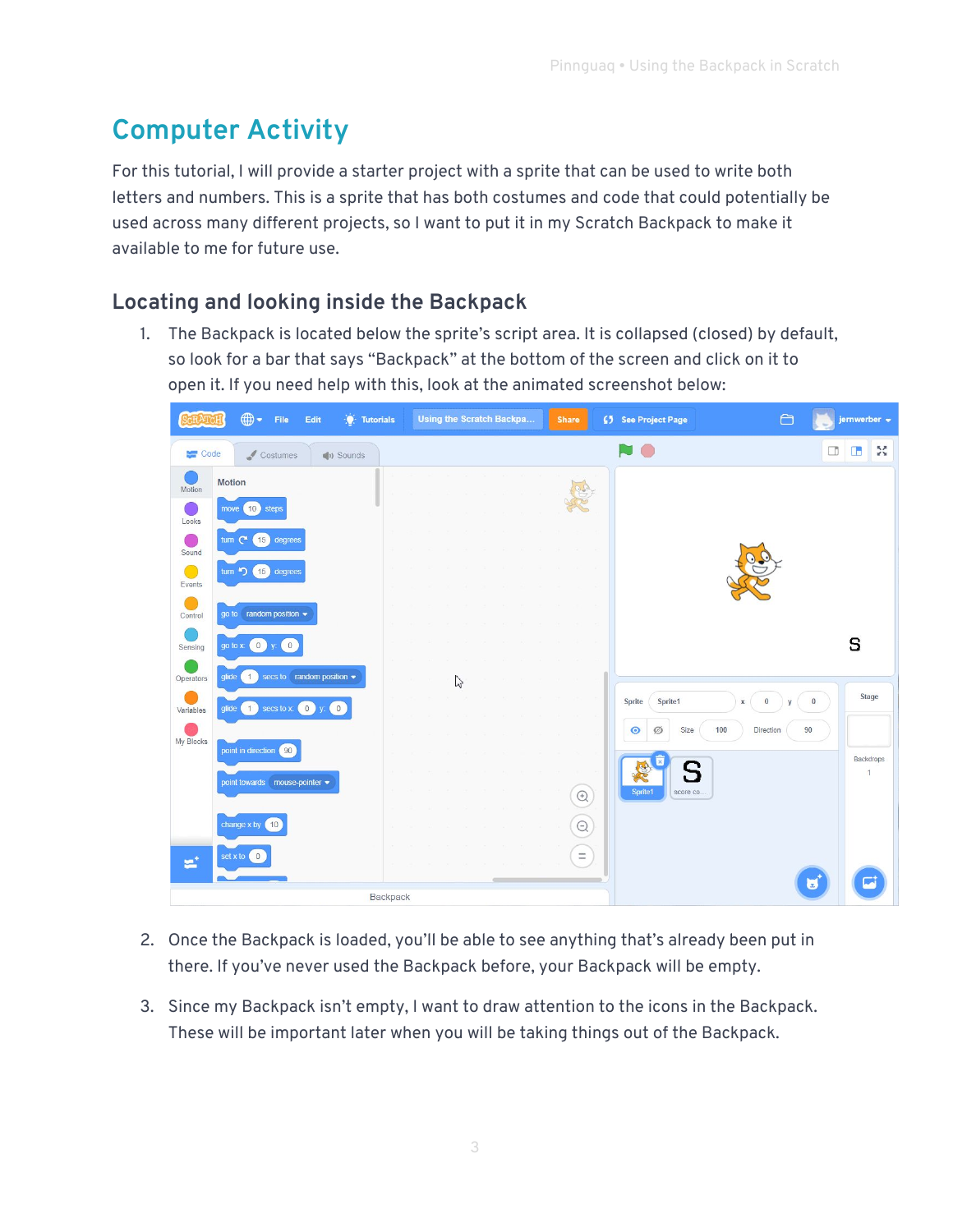|                         |                  |                                                   | Backpack |  |
|-------------------------|------------------|---------------------------------------------------|----------|--|
| Filip<br>script<br>code | sprite<br>writer | $\frac{1}{2}$ and $\frac{1}{2}$<br>script<br>code |          |  |

You can see that for each item in the Backpack, there's:

- a. a picture
- b. a type (script or sprite, in this example)
- c. a name (two of them are named code and one of them is named writer)
- 4. For scripts that are put in the Backpack, a small picture of the script is included so that you can tell which script it is. The first script (pictured below) is for detecting inputs for movement. I've included the actual code blocks so you can compare them.



5. For sprites that are put in the Backpack, the picture is a costume of the sprite (whichever was in use when the sprite was put into the backpack) and the name is the name of the sprite. In my case, I already have a sprite called "writer" in my Backpack,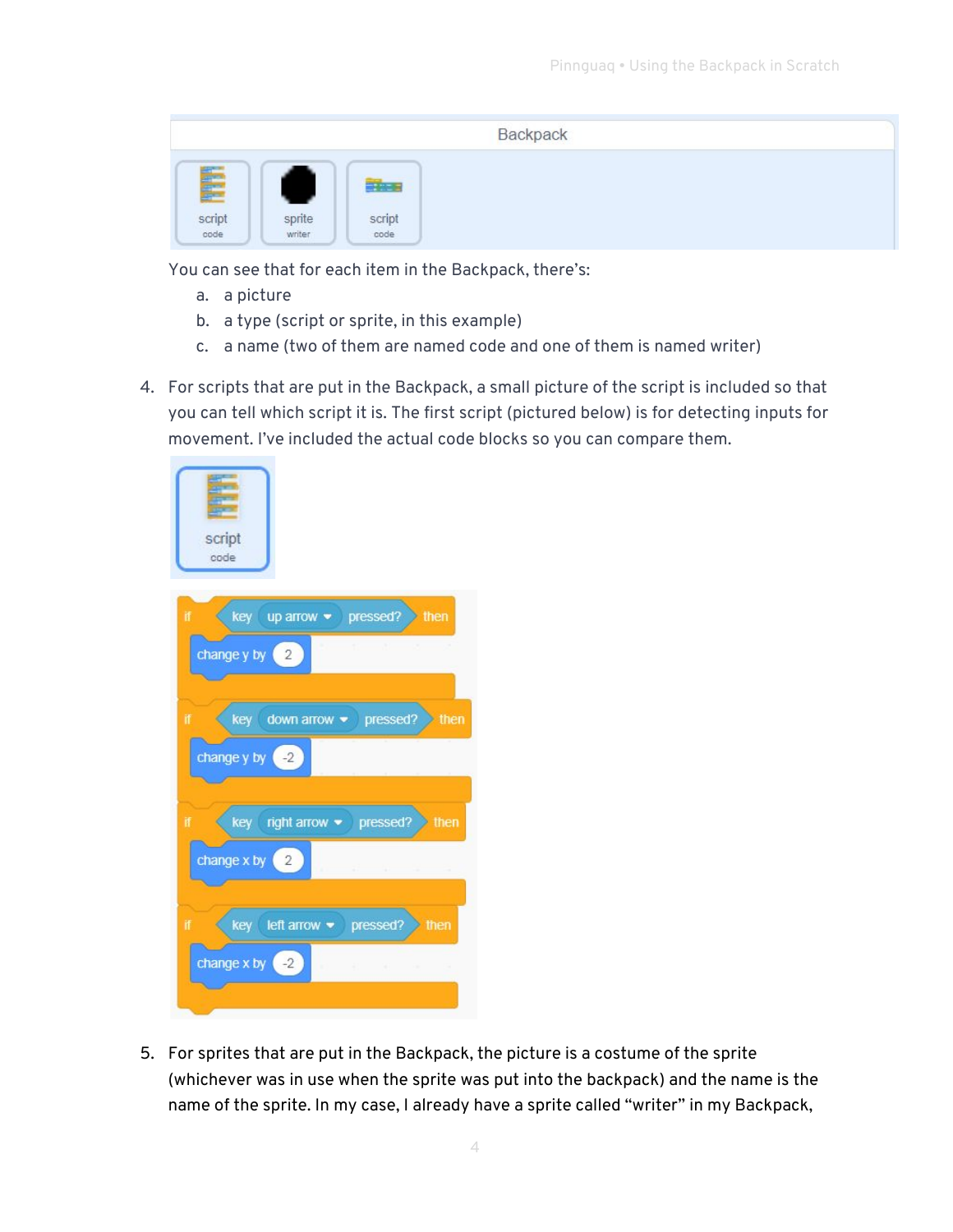#### and the last costume that the sprite was using was a "period":



#### **What can be put in the Backpack?**

Based on information from the Scratch Wiki, you can put costumes, sprites, sounds, and scripts into the backpack. While you can't put every backdrop into the backpack all at once, you can put individual backdrops into the backpack. Individual backdrops that have been put into the Backpack will have their type labeled as "costume".

### **Putting something into the Backpack**

Now that you have some idea of where the Backpack is and what can be stored in it, you will practice using it by putting the "Fancy Writer" sprite into the Backpack. The Fancy Writer sprite in the starter project combines and improves upon code developed in the Fancy Text (link: [https://pinnguaq.com/learn/making-fancy-text-in-scratch\)](https://pinnguaq.com/learn/making-fancy-text-in-scratch) and Fancy Numbers tutorials (link: [https://pinnguaq.com/learn/fancy-numbers-in-scratch-2\)](https://pinnguaq.com/learn/fancy-numbers-in-scratch-2). If you're unfamiliar with those tutorials, here's a quick summary of what the Fancy Writer sprite contains:

- 42 costumes, which include costumes for every letter of the alphabet and the numbers 0 to 9, as well as some other miscellaneous symbols (e.g. negative sign, punctuation marks). Each costume is named for the symbol that it is (e.g. the costume for the letter "s" is named "s").
- 97 Scratch blocks that allow for the writing of custom-styled text and numbers using clones. This includes the reading of text as well as its positioning.

When a sprite is put into the Backpack, all the scripts, costumes, and sounds associated are stored with it. For the Fancy Writer sprite, this means that every costume and all the Scratch code will stay together. The steps for putting something in the Backpack are:

1. Open the Backpack.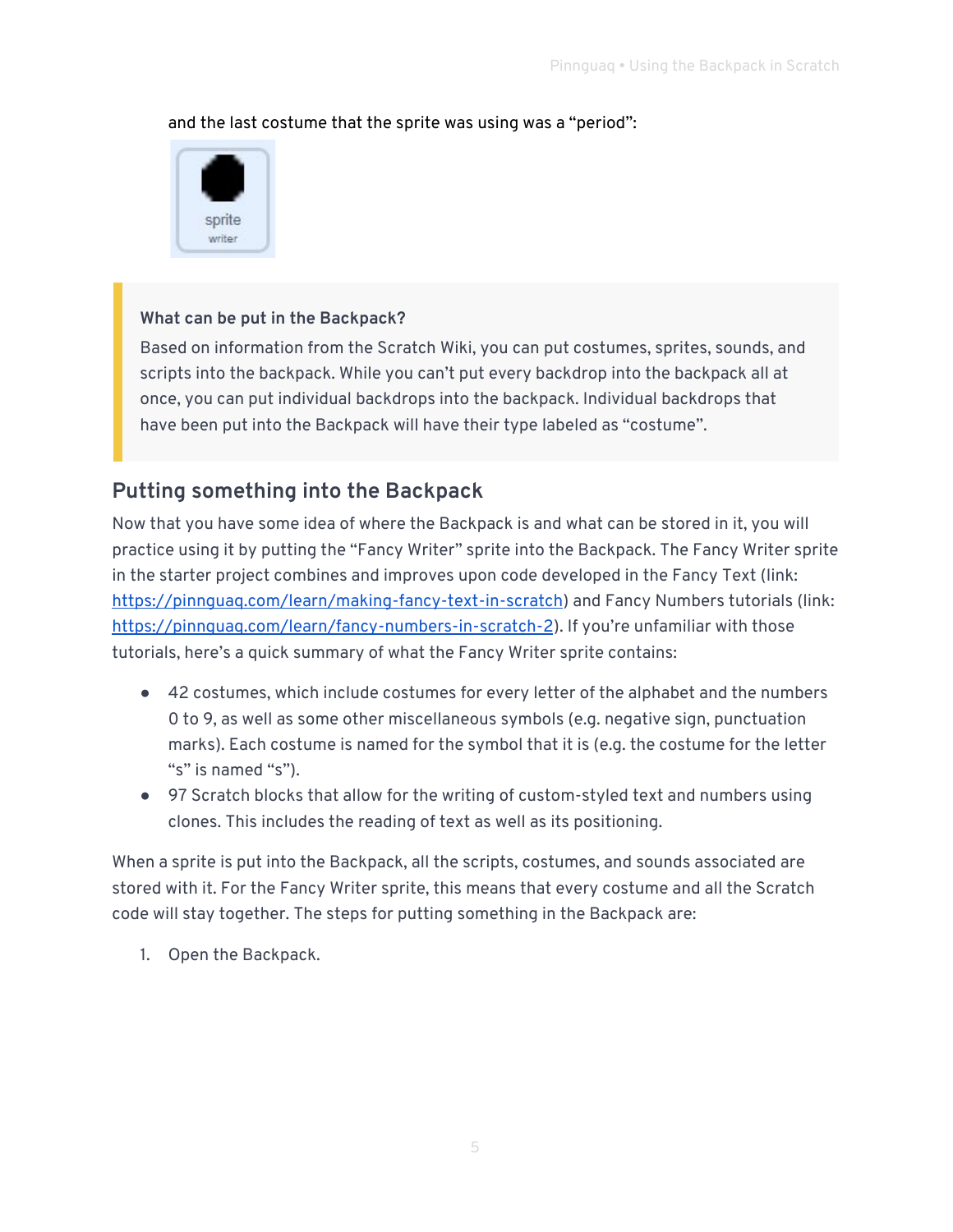2. Click and drag the item you want into the Backpack. In this case, try dragging the Fancy Writer sprite into your Backpack. If you need help, see the animated screenshot below:

|                                                                | $\bigoplus$ $\bullet$ File<br>Edit<br><b>O</b> : Tutorials                                                                                     | Using the Scratch Back                                                                                                                                                                                                                   | <b>Shared</b>                  | ● See Project Page                                                                              | ⊖<br><b>Save Now</b>             | jernwerber +                                         |
|----------------------------------------------------------------|------------------------------------------------------------------------------------------------------------------------------------------------|------------------------------------------------------------------------------------------------------------------------------------------------------------------------------------------------------------------------------------------|--------------------------------|-------------------------------------------------------------------------------------------------|----------------------------------|------------------------------------------------------|
| Code                                                           | Costumes<br>(1) Sounds                                                                                                                         |                                                                                                                                                                                                                                          |                                | $\bigcirc$                                                                                      |                                  | $\frac{\pi}{2} \frac{N}{N}$<br>$\Box$ $\Box$         |
| Motion<br>Looks<br>Sound<br>ŀ.<br>Events<br>Control<br>Sensing | Variables<br>Make a Variable<br>char<br>character width<br>digit<br>my variable<br>text<br>set char $\bullet$ to 0<br>change char $\bullet$ by | define draw ltr: text<br>length of text<br>repeat<br>letter char of text<br>not<br>if.<br>switch costume to letter<br>char<br>of text<br>create clone of myself =<br>change x by character width<br>change char $\bullet$ by $\bullet$ 1 | S<br>$\equiv$                  |                                                                                                 |                                  |                                                      |
| Operators<br>Variables<br>My Blocks                            | show variable $char =$<br>hide variable $char \bullet$<br>Make a List<br><b>My Blocks</b><br>Make a Block                                      | define drawtext: text x x y: y dir. dir<br>go to x:<br>$x \ y$<br>char $\bullet$ to 1<br>set<br>character width $\bullet$ to character width<br>set<br>set size to size %                                                                |                                | <b>Fancy Writer</b><br>Sprite<br>$_{\odot}$<br>Size<br>ø<br>E<br>S<br>Sprite1<br><b>Fancy W</b> | 172<br>x<br>y<br>35<br>Direction | Stage<br>$-125$<br>90<br>Backdrops<br>$\overline{1}$ |
| draw ltr.<br>draw rtl:<br>٣Î                                   | draw slow rtl:<br>$x \bigodot y$ : $\bigodot$ dir.<br>draw text:                                                                               | $[$ ftr $]$<br>dir<br>then<br>draw ltr. text<br>rtl<br>dir<br>then<br>draw rtl: text<br>Backpack                                                                                                                                         | $\odot$<br>$\odot$<br>$\equiv$ | $\mathbb{Q}$                                                                                    |                                  | u                                                    |

3. If you were successful, the Fancy Writer should now show up in your Backpack.

## **Using something from the Backpack**

To illustrate how the Backpack works, you will need to go to a different project or create a new one. For the purposes of this tutorial, I created a new project by going to **"File > New"** at the top: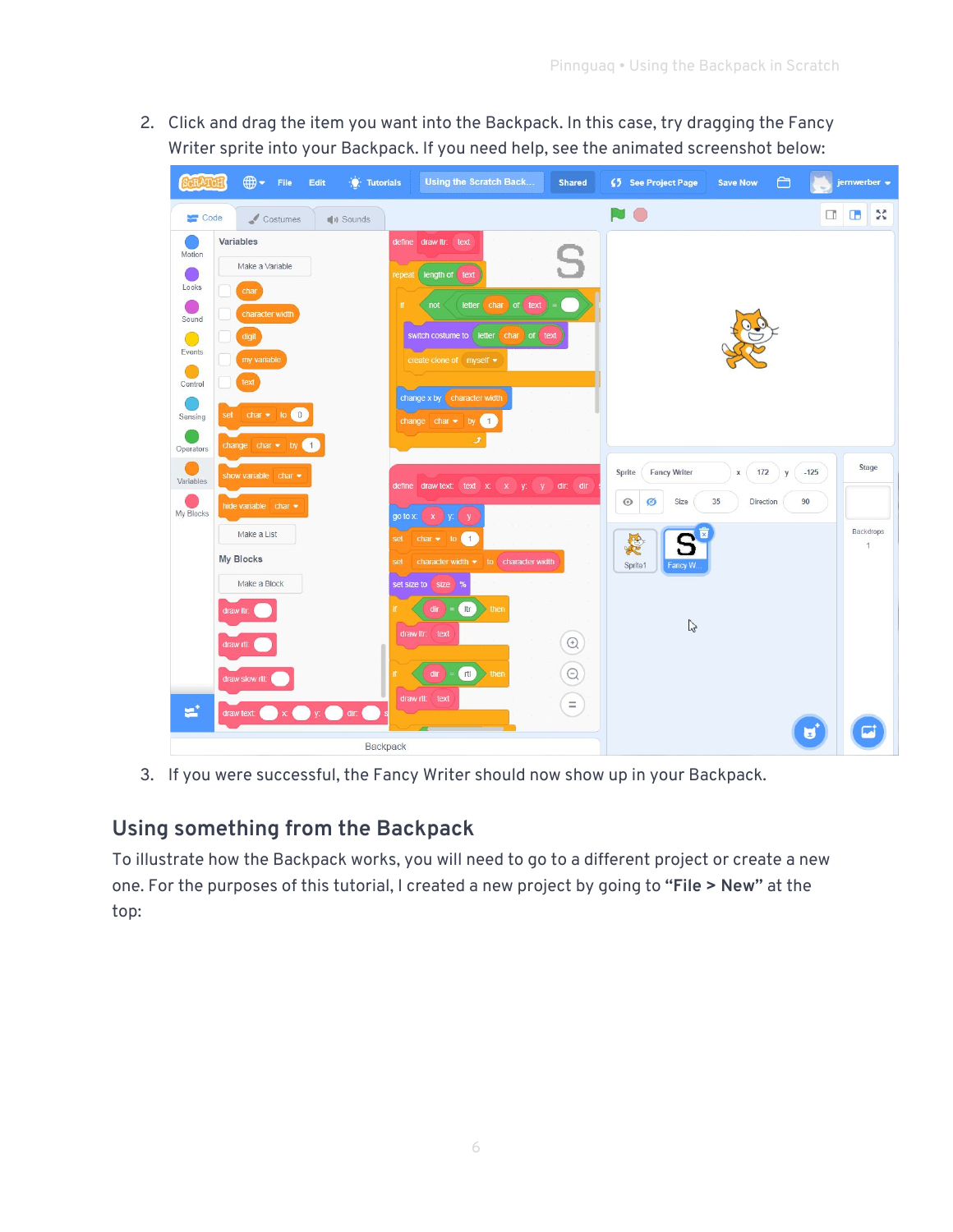|        |               | ⊕ - | <b>File</b>     | Edit | <b>Tutorials</b>        |     | <b>Using the Scra</b>     |  |  |
|--------|---------------|-----|-----------------|------|-------------------------|-----|---------------------------|--|--|
| Code   |               |     | <b>New</b>      |      |                         |     |                           |  |  |
|        | <b>Motion</b> |     | <b>Save now</b> |      |                         |     | draw itr:<br>text<br>fine |  |  |
| Motion |               |     | Save as a copy  |      |                         |     |                           |  |  |
| Looks  | move          | 10  |                 |      | Load from your computer | eat | length of<br>text         |  |  |

In your new project:

- 1. Open the Backpack.
- 2. Drag the item that you want to use out of the Backpack to where you'd normally put something of its type. In this case, since Fancy Writer is a sprite, you would drag it to where your sprites are, below the stage. If you need help, see the animated screenshot below:

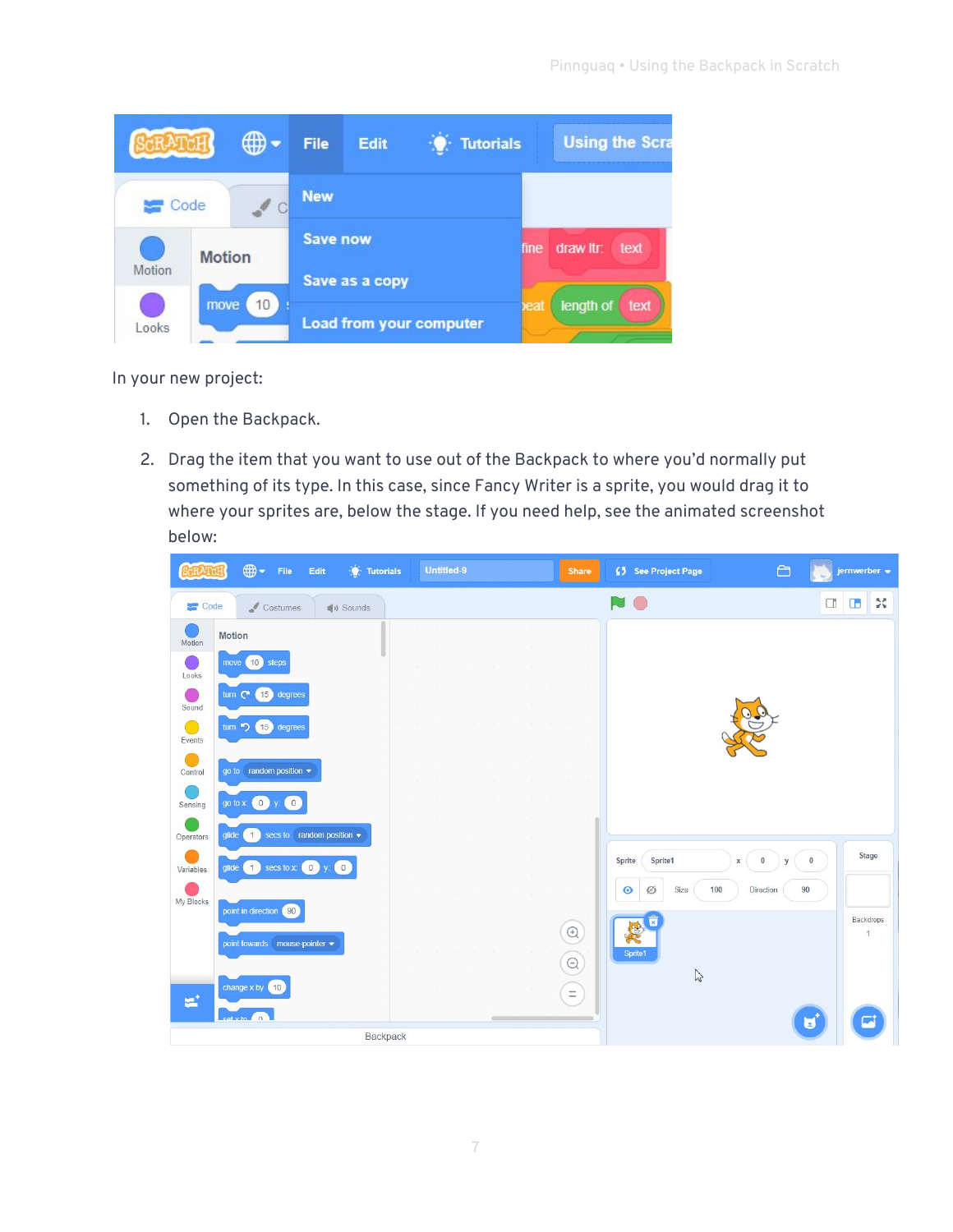3. You can check to make sure everything was copied over correctly by clicking on the "Costumes" tab for the sprite and making sure all the costumes are there.

### **Deleting something in your Backpack**

To delete something in your Backpack:

- 1. Open the Backpack.
- 2. Right-click on the item that you want to delete and then click on "Delete". If you need help with this, see the animated screenshot below:

| $\bigoplus$ $\bullet$ File                                                                                                                                                                     | Edit<br>О.                                                                   | <b>Untitled-9</b><br><b>Tutorials</b>                                                                                                                                                                                           | Share                              | 65 See Project Page                                                             | $\bigcap$               | jernwerber +                                    |
|------------------------------------------------------------------------------------------------------------------------------------------------------------------------------------------------|------------------------------------------------------------------------------|---------------------------------------------------------------------------------------------------------------------------------------------------------------------------------------------------------------------------------|------------------------------------|---------------------------------------------------------------------------------|-------------------------|-------------------------------------------------|
| Code                                                                                                                                                                                           | $\triangle$ Costumes<br>(b) Sounds                                           |                                                                                                                                                                                                                                 |                                    | N O                                                                             |                         | $\frac{\pi}{2} \frac{N}{N}$<br>$\Box$<br>$\Box$ |
| <b>Motion</b><br>Motion<br>move (10) steps<br>Looks<br>turn $C^*$<br>O)<br>Sound<br>turn $\bigcirc$ (15) degrees<br>0<br>Events<br>۰<br>go to random position $\blacktriangleright$<br>Control | (15) degrees                                                                 | define draw ftr: text<br>length of text<br>repeat<br>char of text<br>letter<br>if.<br>not<br>switch costume to<br>letter<br>char<br>create clone of myself •                                                                    | S<br>of text                       |                                                                                 |                         |                                                 |
| go to x: (172) y: (-125)<br>Sensing<br>1<br>glide<br>Operators                                                                                                                                 | secs to random position •                                                    | change x by character width<br>change char $\bullet$ by 1                                                                                                                                                                       |                                    | <b>Fancy Writer</b><br>Sprite                                                   | 172<br>$\mathsf X$<br>V | Stage<br>$-125$                                 |
| Variables<br>My Blocks<br>point in direction (90)<br>change $x$ by $(10)$<br>ΞÌ,<br>$\cot x \tan \left( 472 \right)$                                                                           | glide $(1)$ secs to x: $(172)$ y:<br>$-125$<br>point towards mouse-pointer • | define draw-text: text x x y: y dir: dir<br>go to x:<br>$\mathbf{x}$<br>$J_{\mathbf{y}}$<br>set char $\bullet$ to 1<br>character width $\bullet$ to<br>character width<br>set<br>set size to size %<br>n<br>dir<br>then<br>$-1$ | $\bigoplus$<br>$\odot$<br>$\equiv$ | 35<br>$\odot$<br>Size<br>Ø<br><b>Red</b><br>Sprite1<br>Fancy W.<br>$\mathbb{Q}$ | 90<br>Direction         | Backdrops<br>1                                  |
|                                                                                                                                                                                                |                                                                              | Backpack                                                                                                                                                                                                                        |                                    |                                                                                 |                         | U                                               |

3. Notice that the copy of the sprite that you dragged out of the Backpack stays in your project. Once you drag out an item from your Backpack, it becomes its own independent object.

Because the sprite, once dragged out of the Backpack, is effectively detached from the Backpack version, if you want to update the code of the sprite in the Backpack, you will need to delete the sprite that is still in the Backpack and drag a new sprite with updated code into the Backpack.